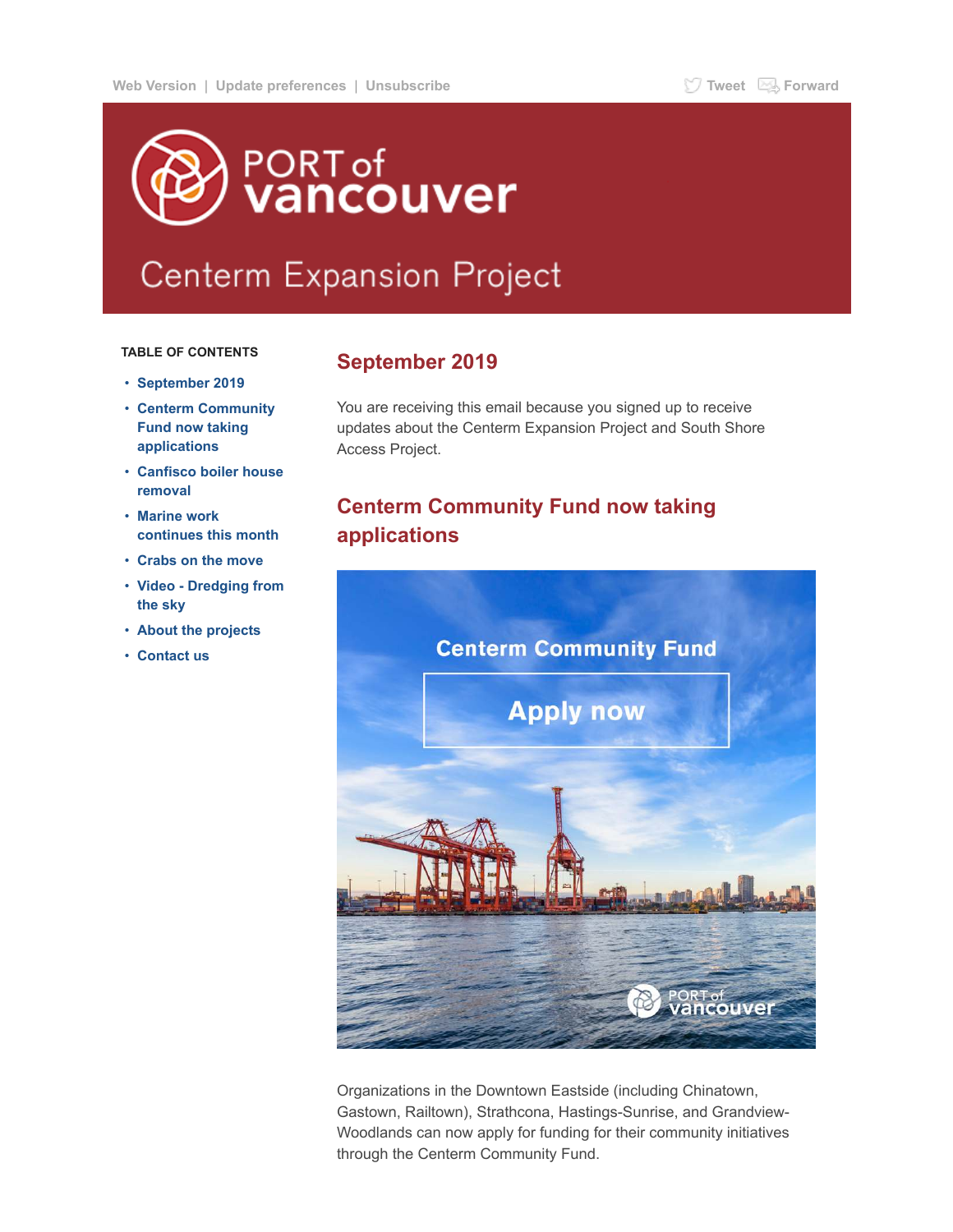Projects supporting community enrichment, education and training, or environmental leadership are eligible to receive funding. Read the full **[news release](https://portvancouver.createsend1.com/t/j-l-mkrhuyd-l-b/)**.

Submit by: November 29, 2019 Learn more: **[www.portvancouver.com/centerm-fund](https://portvancouver.createsend1.com/t/j-l-mkrhuyd-l-n/)**

Applications must be received during the intake period to be considered.

The port authority, in collaboration with Centerm container terminal operator DP World, recently donated \$2 million to community [organizations and initiatives in East Vancouver. Read the full](https://portvancouver.createsend1.com/t/j-l-mkrhuyd-l-p/) **news release**.

# <span id="page-1-0"></span>**Canfisco boiler house removal**

At the end of this month, we will begin demolition of the Canfisco boiler house building to make room for widening East Waterfront Road.

*Pictured: The boiler house, a small square brick building at the back of the Canfisco buildings.*



#### **What you may see or hear**

During demolition, you may see an excavator being used to demolish the building and load materials into dump trucks to be disposed of at a licensed facility. Water will be used to control dust from demolition activity. Nearby residents and businesses can anticipate a noise associated with construction activities, such as concrete crushing, banging, and scraping associated with demolition and loading materials into trucks.

#### **Traffic impacts**

A minor increase in truck traffic using the Main Street overpass will be noticeable during this time.

#### **Work hours**

Weekends from September 21–October 6, 2019 Saturday work hours: 7:00 a.m.–8:00 p.m. Sunday work hours: 9:00 a.m.–8:00 p.m. *Note: Not all work days will require significant activity that will be seen by residents.*

# <span id="page-1-1"></span>**Marine work continues this month**

If you look out toward Centerm this month, you'll likely see the dredging barge at work. Also this month, we will begin the process of infilling to build the structural dykes to create land to extend the terminal.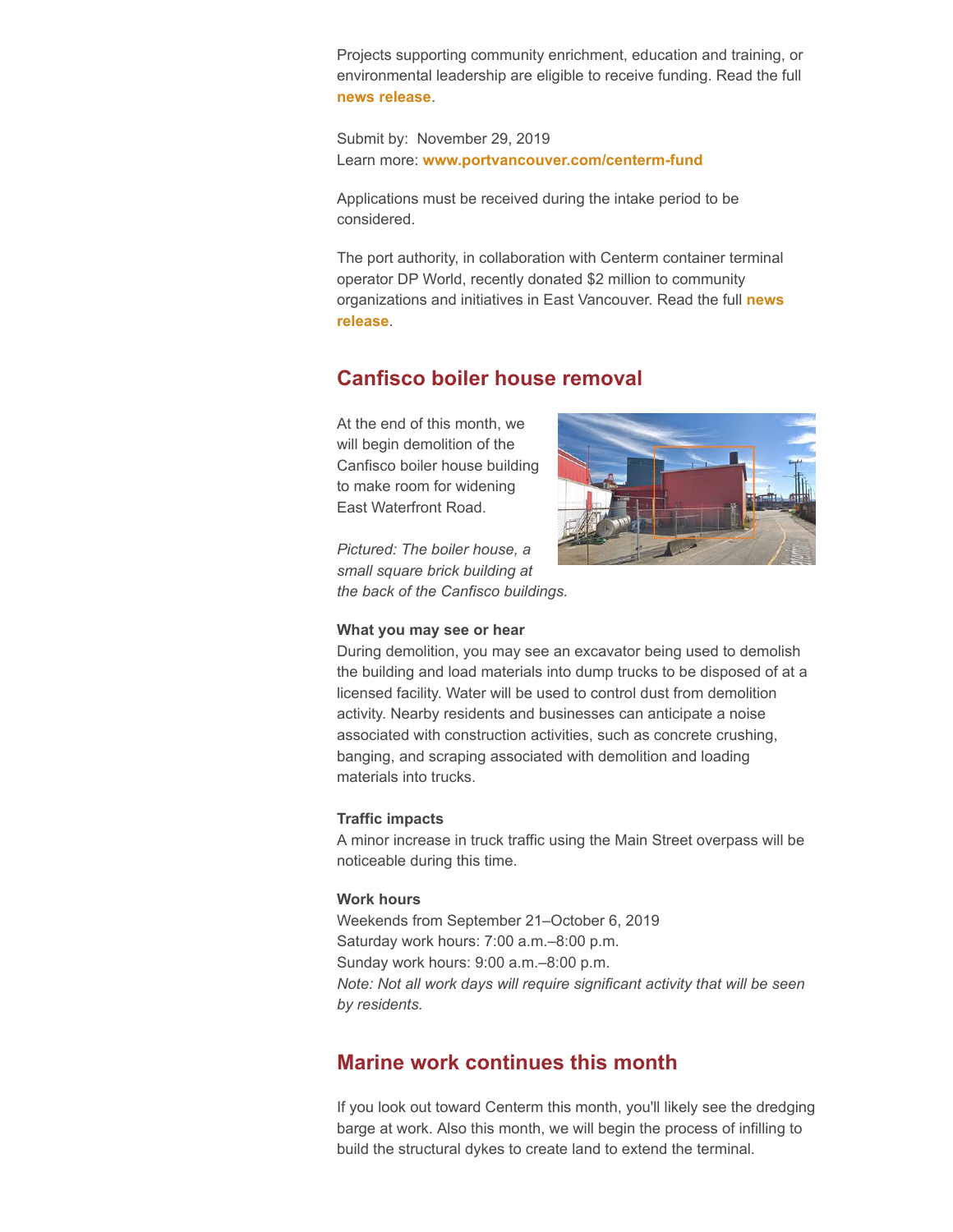#### **Hours of work**

Ongoing 24 hours a day, 7 days per week until late spring/early summer 2020.

# <span id="page-2-0"></span>**Crabs on the move**

As part of our commitment to protect the environment, we are relocating crabs, sea cucumbers, crustaceans and fish to other areas in the Burrard Inlet.



*Pictured: A baited crab trap ready to be lowered onto the seabed.*

This marine salvage operation has been taking place since mid-August and will be ongoing throughout the in-water works period for the project. Nineteen salvages have been scheduled between now and early December.

#### **How is marine life collected?**

There are two types of methods used to collect marine life for this project: passive salvage and active salvage.

The passive salvage method is used to catch crabs. Divers put down baited crab traps in areas around the east and west side of the terminal. Every few days they check the traps, count the crabs, and take them to a new home.

The active salvage method is used to collect sea cucumbers. This entails scuba divers catching sea cucumbers by hand, or catching fish with nets. They are then carefully moved to areas away from the dredging and infilling site.

#### **How many creatures have you caught?**

To date, we have caught and relocated:

- 91 Dungeness crabs
- 14 red rock crabs
- 121 coonsripe shrimp
- 19 fish of various species
- 0 sea cucumbers

#### **Where is the port authority relocating this sea life to?**

All salvaged sea life is being relocated to other areas in the Burrard Inlet, specifically to the Maplewood Marine Restoration project site in North Vancouver or to Deep Cove.

#### **Did you know?**

<span id="page-2-1"></span>The best bait to lure crabs with is wet cat food! If you look closely at the image above you can see a can inside the trap.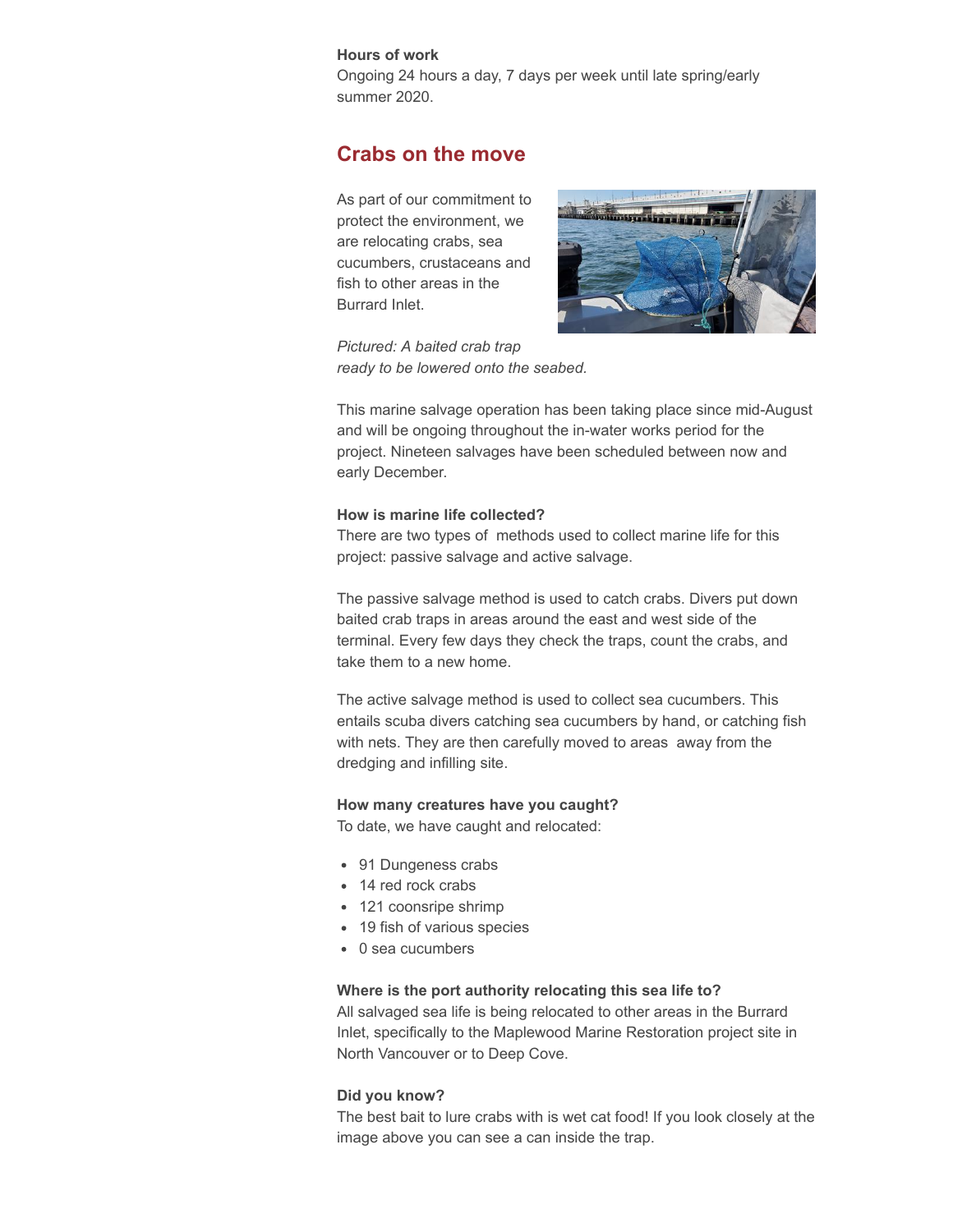# **Video - Dredging from the sky**



It can be hard to see what's happening on port land from the city. This video gives you a bird's eye view of work happening at Burrard Dock (removal of the rail ties) and a dredging barge with silt curtain in place.

#### **[Take a bird's eye view of the project!](https://portvancouver.createsend1.com/t/j-l-mkrhuyd-l-m/)**

# <span id="page-3-0"></span>**About the projects**

The Centerm Expansion Project and South Shore Access Project are being completed to help meet anticipated near-term demand for containers shipped through the Port of Vancouver. The project includes a new overpass for Centennial Road, making Waterfront Road a continuous road along the South Shore, and a reconfiguration and expansion of the Centerm terminal.

The project is being delivered by Centennial Expansion Partners (CXP) and is anticipated to be complete by the end of 2021.

Interested in seeing the full construction schedule? **[Download the construction activities and timelines PDF](https://portvancouver.createsend1.com/t/j-l-mkrhuyd-l-c/)**





Centerm: Current view Centerm: Rendering of view following construction completion

# <span id="page-3-1"></span>**Contact us**

If you have not already done so, please sign up to receive regular updates of these projects. You can subscribe **[here.](https://portvancouver.createsend1.com/t/j-l-mkrhuyd-l-q/)**

Website: **[www.portvancouver.com/centerm-expansion](https://portvancouver.createsend1.com/t/j-l-mkrhuyd-l-a/)**